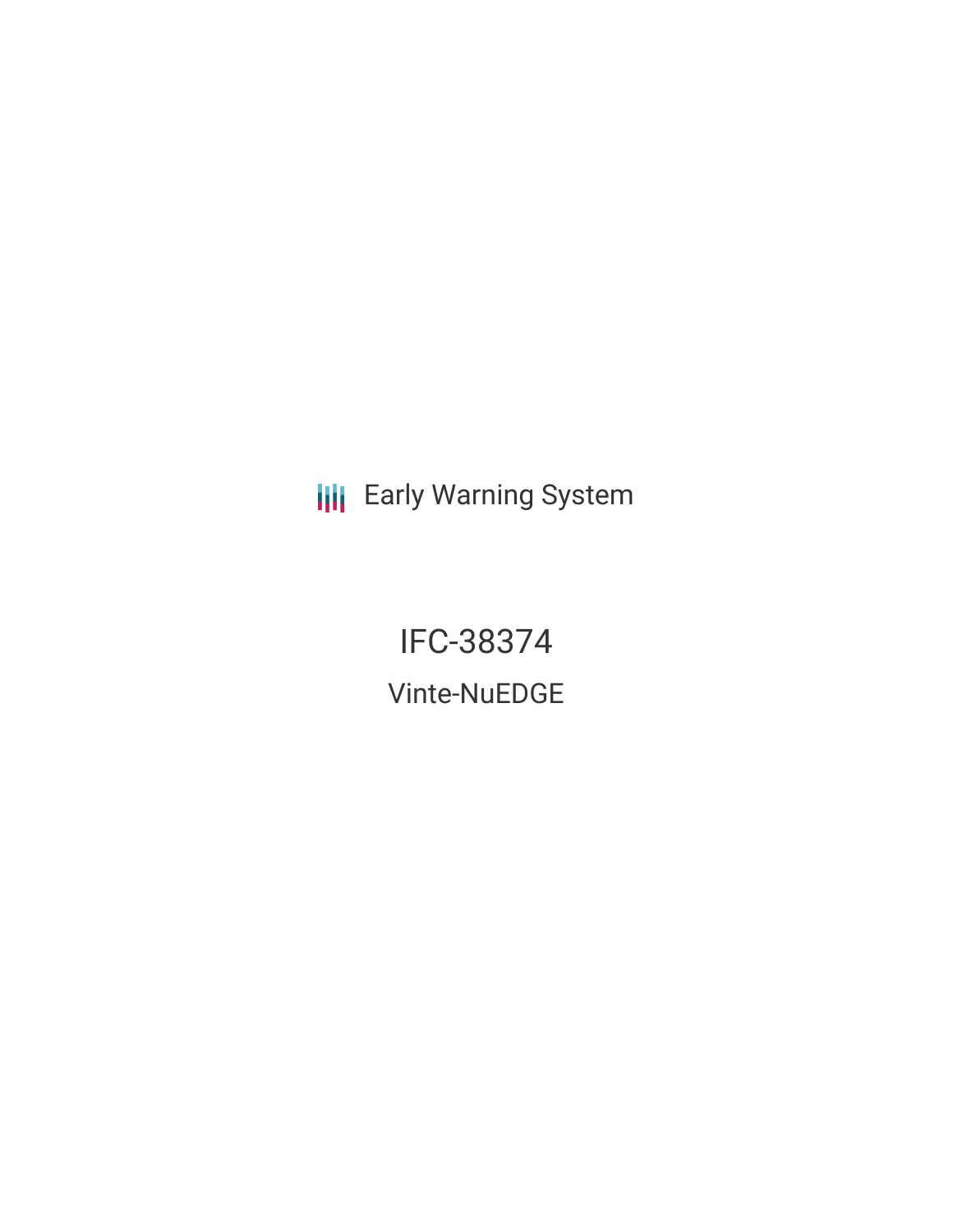# **Quick Facts**

朋

| <b>Countries</b>               | Mexico                                                    |
|--------------------------------|-----------------------------------------------------------|
| <b>Specific Location</b>       | Mexico State, Quintana Roo, Hidalgo, Queretaro and Puebla |
| <b>Financial Institutions</b>  | International Finance Corporation (IFC)                   |
| <b>Status</b>                  | Active                                                    |
| <b>Bank Risk Rating</b>        | B                                                         |
| <b>Voting Date</b>             | 2016-09-20                                                |
| <b>Borrower</b>                | Promotora de Viviendas Integrales, S.A. de C.V.           |
| <b>Sectors</b>                 | Construction                                              |
| <b>Investment Type(s)</b>      | Loan                                                      |
| <b>Investment Amount (USD)</b> | $$18.62$ million                                          |
| <b>Project Cost (USD)</b>      | $$48.50$ million                                          |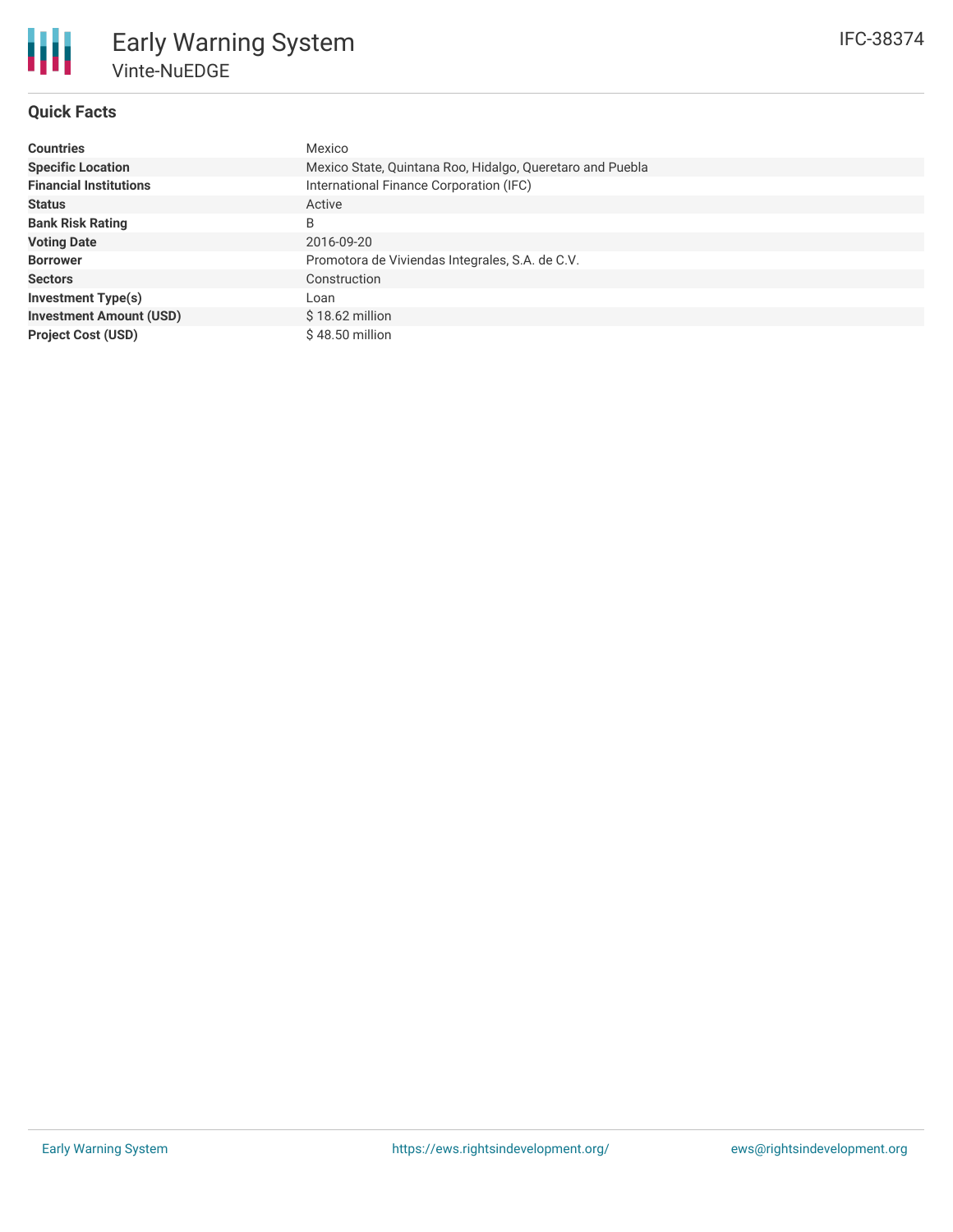

# **Project Description**

From the IFC:

The project is a loan to Vinte Viviendas Integrales, S.A.P.I. de C.V. ("Vinte" or "the company") for \$20 million to finance the construction of 2,000 homes to be certified against "Excellence in Design for Greater Efficiencies" (EDGE) in middle to low income housing developments in Mexico over the next five years. EDGE certified houses achieve a projected minimum reduction of 20% in energy and water use. Vinte's housing developments typically are between 1,000 and 6,000 single-family 2 level houses in extent, averaging 80 m2 and the houses to be developed at part of this project will be similar in size though a new high rise apartment building complex will also to be developed by the company for the first time. The project will contribute to addressing a long-standing housing shortage in Mexico by providing good quality affordable housing in rapidly urbanizing areas of the country.

Vinte is a holding company that includes six operating subsidiaries which undertake the following: (i) promotion of developments; (ii) research and development in housing, including technological, environmental, and design aspects; (iii) urbanization, design and construction activities; (iv) the distribution of computers, internet, and related services; (v) human resources management for all Vinte subsidiaries; and (vi) the sale of home equipment such as floors, closets, furniture and solar panels. Vinte's activities related to housing operations include land acquisition, house design and housing development planning, construction and sales. Vinte offers several housing products within the affordable entry-level and middle income segments and has built and is planning to build housing developments in the states of: Mexico State, Quintana Roo, Hidalgo, Queretaro and Puebla. Vinte will have built approximately 44,000 houses by 2021. Once each development is complete, the company cedes management of the operations to a neighbor's association or a third party administrator hired by the association. Through its subsidiaries, Vinte is responsible for all phases of design, development, commercialization and quality control of housing developments. This includes: land acquisition, architectural and urban design, research and development, construction, and retail of housing hardware and appliances. Vinte rely on construction contractors to only undertake land preparation activities and associated infrastructure to these developments (schools, water tanks, roads and water pipelines).

Vinte is an existing IFC client (project #26292).

This is a category B project according to IFC's Policy on Environmental and Social Sustainability because a limited number of specific environmental and social impacts may result from project activities that can be avoided or mitigated by adhering to generally recognized performance standards, guidelines or design criteria as is described in the following sections. The main potential environmental, social, health and safety issues of the proposed project are related to: (i) effective application of environmental and social management systems during construction, including occupational health and safety; (ii) energy use and energy efficiency measures; (iii) water resource efficiency; (iv) solid waste management, including disposal; (v) stakeholder engagement; and (vi) wastewater treatment and disposal.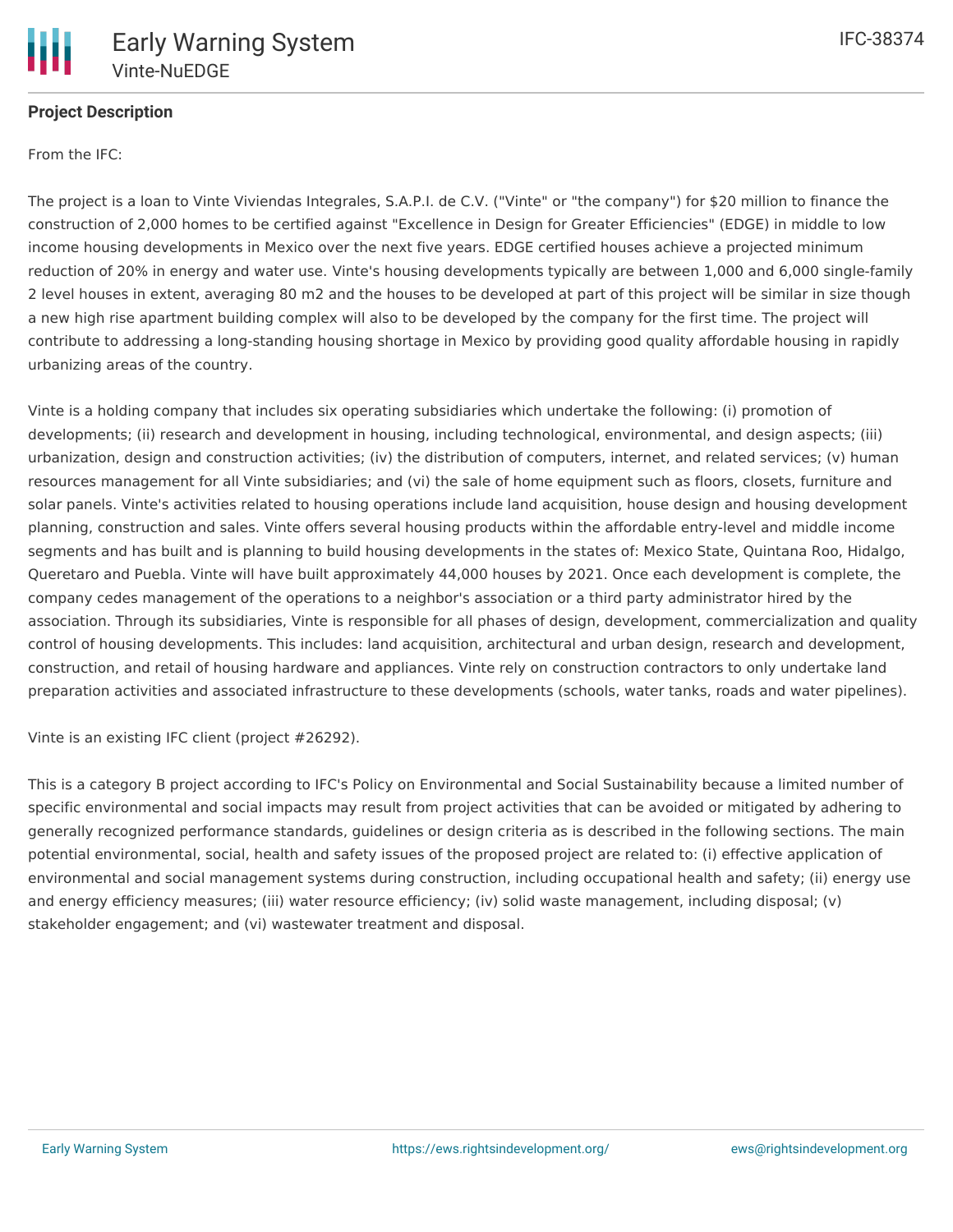# **Investment Description**

• International Finance Corporation (IFC)

The Total Project Cost is estimated at US\$48.5 million equivalent. The IFC investment is a US\$18.62 million equivalent loan for IDC's own account to finance the construction of 2,000 EDGE homes in Mexico.

The two main shareholders of Vinte are Mr. Sergio Leal Aguirre (29.77 percent) and Mr. Carlos Alberto Cadena Ortiz de Montellano (26.91 percent). The remaining 43.32 percent shareholding is held by Mr. Rene Jaime Mungarro (15.22 percent), Mr. Antonio Blas Zuniga Hernandez (7.14 percent), Mr. Jose Antonio Soto Montoya (5.04 percent) and Mr. Domingo Alberto Valdés Díaz (0.95 percent). IFC owns 9.97 percent of Vinte's shareholding held since February 2008 and the Inter-American Investment Corporation (IIC) owns 5 percent since September 2013. IFC has performed background checks on the shareholders, confirming their good reputation.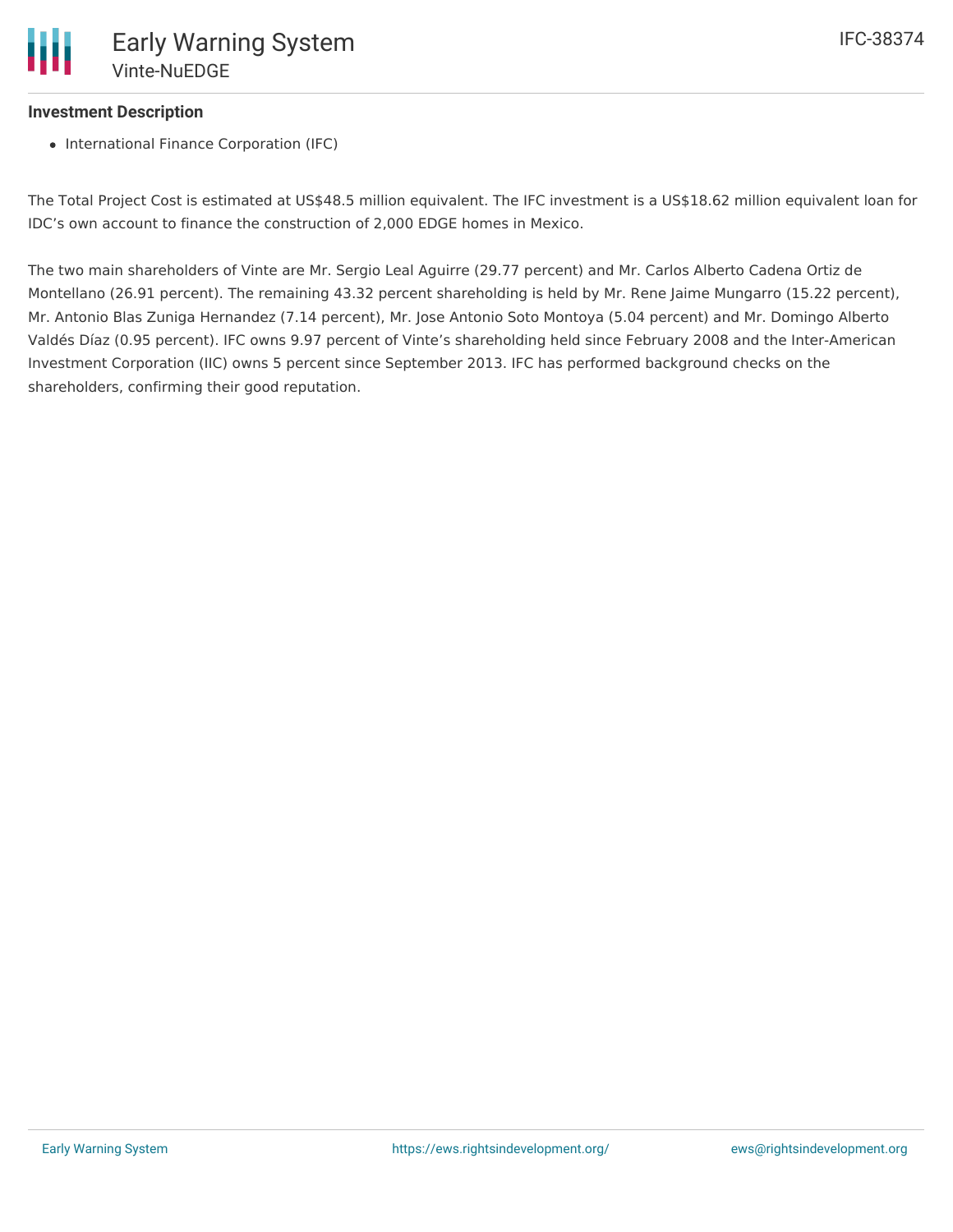

### **Contact Information**

ACCOUNTABILITY MECHANISM OF IFC

The Compliance Advisor Ombudsman (CAO) is the independent complaint mechanism and fact-finding body for people who believe they are likely to be, or have been, adversely affected by an IFC or MIGA- financed project. If you submit a complaint to the CAO, they may assist you in resolving a dispute with the company and/or investigate to assess whether the IFC is following its own policies and procedures for preventing harm to people or the environment. If you want to submit a complaint electronically, you can email the CAO at CAO@worldbankgroup.org. You can learn more about the CAO and how to file a complaint at http://www.cao-ombudsman.org/